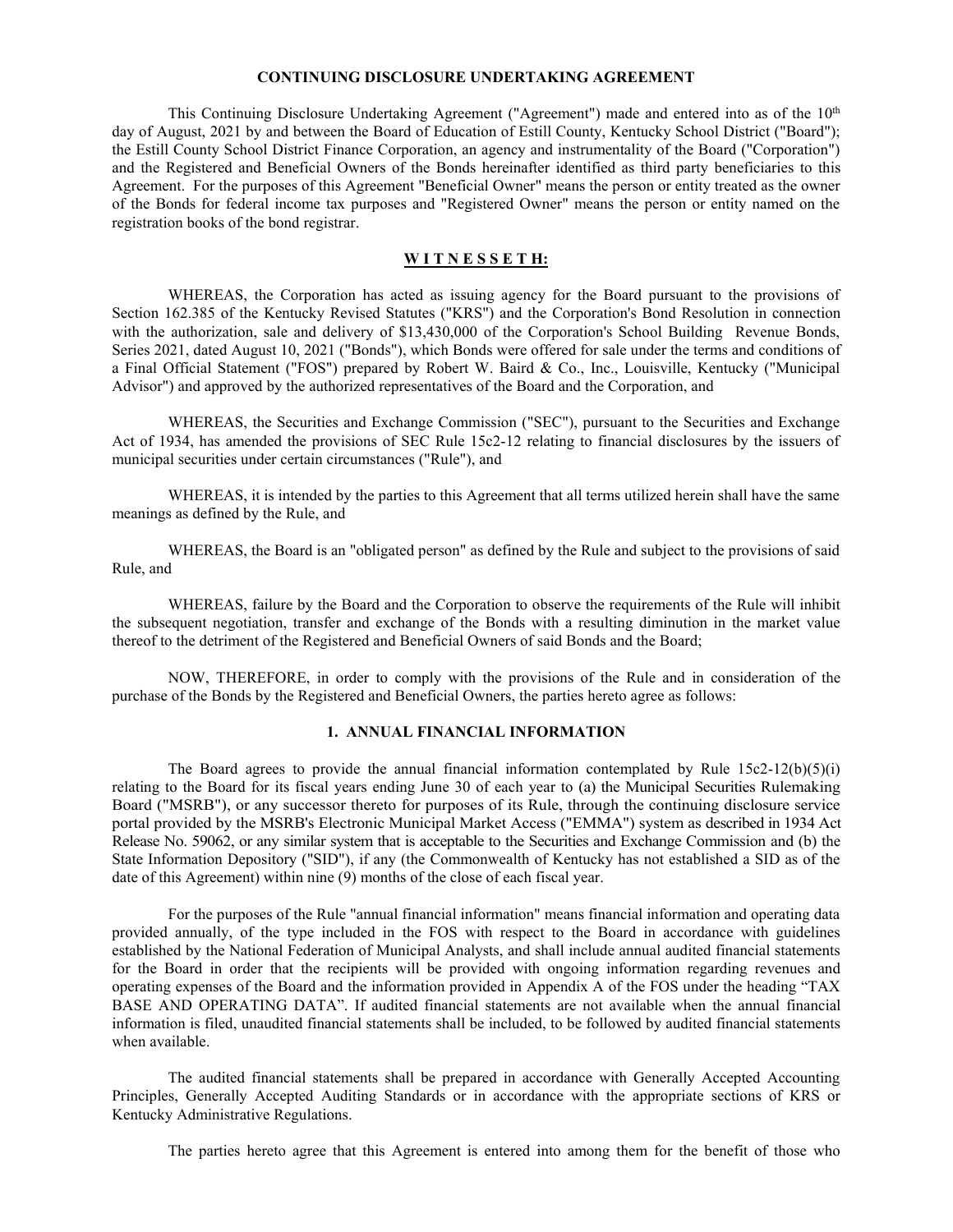become Registered and Beneficial Owners of the Bonds as third party beneficiaries to said Agreement.

# **2. MATERIAL EVENTS NOTICES**

Under the Rule, Section  $15c2-12(b)(5)(i)(C)$ , the following sixteen (16) events must be disclosed within ten (10) business days following the occurrence of said event to MSRB via EMMA and the SID, if any:

- (1) Principal/interest payment delinquency;
- (2) Nonpayment related default, if material;
- (3) Unscheduled draw on debt service reserve reflecting financial difficulties;
- (4) Unscheduled draw on credit enhancement reflecting financial difficulties;
- (5) Substitution of credit or liquidity provider, or its failure to perform;
- (6) Adverse tax opinions, the issuance by the IRS of proposed or final determinations of taxability, Notices of Proposed Issue (IRS Form 5701-TEB) or other material notices or determinations with respect to the tax status of the securities, or other material events affecting the tax status of the security;
- (7) Modifications to rights of security holders, if material;
- (8) Bond call, if material and tender offers;
- (9) Defeasance;
- (10) Release, substitution or sale of property securing the repayment of the security, if material;
- (11) Rating change;
- (12) Merger, consolidation, acquisition or sale of all or substantially all assets of an obligated person, other than in the ordinary course of business, and the entry into a definitive agreement to undertake such action or the termination of a definitive agreement relating to such action, other than pursuant to its terms, if material;
- (13) Bankruptcy, insolvency, receivership or similar event of the obligated person;
- (14) Successor, additional or change in trustee, if material;
- (15) Incurrence of a financial obligation of the obligated person, if material, or agreement to covenants, events of default, remedies, priority rights, or other similar terms of a financial obligation of the obligated person, any of which affect security holders, if material, and;
- (16) Default, event of acceleration, termination event, modification of terms, or other similar events under the terms of a financial obligation of the obligated person, any of which reflect financial difficulties.

For purposes of this Agreement the term "financial obligation" means:

(A) Debt obligation;

- (B) Derivative instrument entered into in connection with, or pledged as security or a source of payment for, an existing or planned debt obligation; or
- (C) Guarantee of paragraph (A) or (B) above.

Notice of said material events shall be given to the entities identified in this Section by the Board on a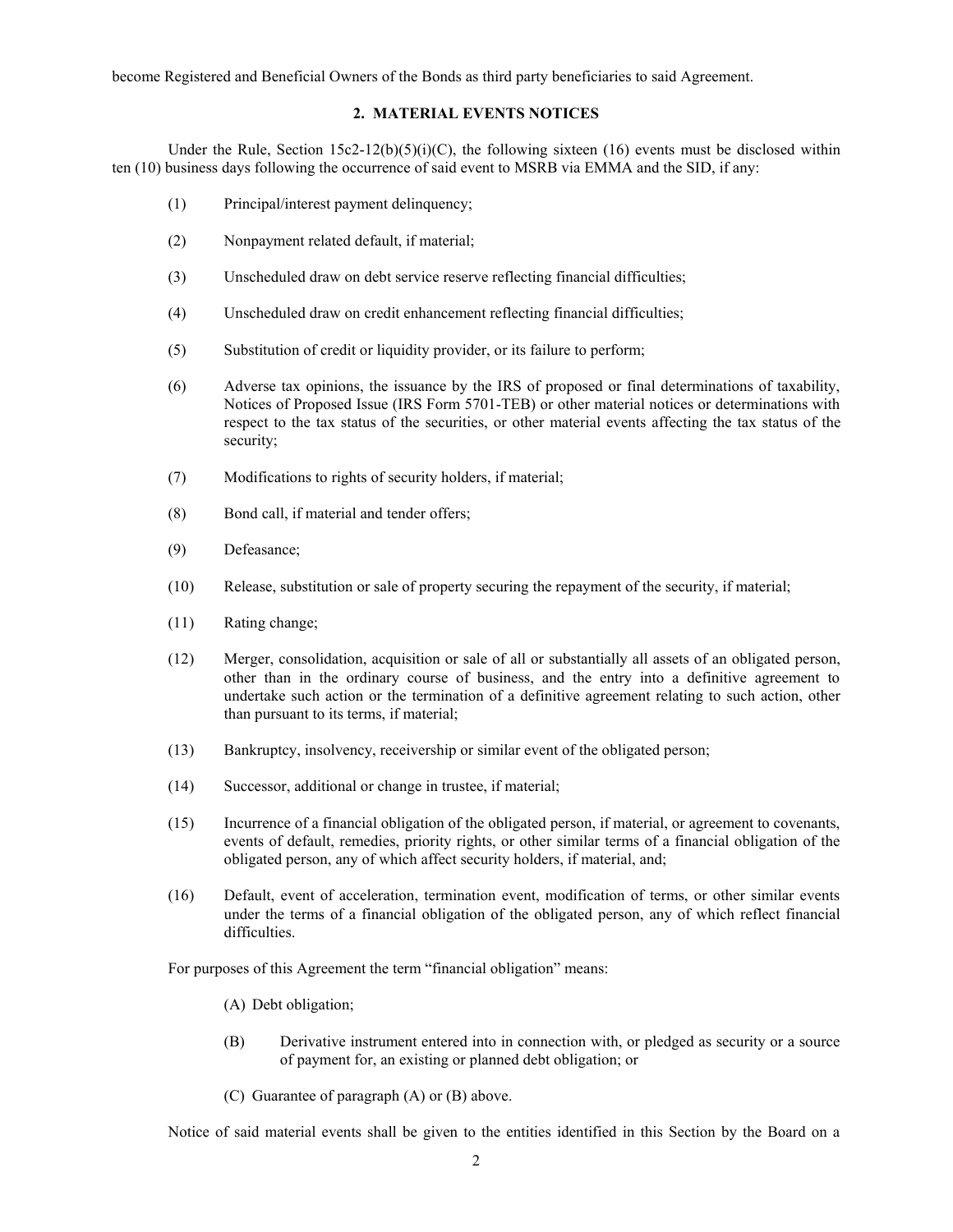timely basis (within ten (10) business days of the occurrence). Notwithstanding the foregoing, the provisions of the documents under which the Bonds are authorized and issued do not provide for a debt service reserve, credit enhancements or credit or liquidity providers.

In accordance with Rule Section  $15c2-12(b)(5)(i)(D)$ , the Board agrees that in the event of a failure to provide the Annual Financial Information required under Section 1 of this Agreement, it will notify MSRB via EMMA of such failure in a timely manner.

The Finance Officer of the Board shall be the responsible person for filing the annual financial information and/or notices of the events set forth above within the time prescribed in this Agreement. The Board shall cause the Finance Officer to institute an internal tickler system as a reminder of the obligations set forth herein. By December 1 of each fiscal year and each 30 days thereafter the Finance Officer will contact the auditor for the Board to determine when the audited financial statements will be finalized. The Finance Officer will impress upon the auditor the necessity of having such audited financial report on or before September 15. Within 5 days of receipt of such audited financial report the finance officer will cause the annual financial information to be filed as required by this Agreement.

#### **3. SPECIAL REQUESTS FOR INFORMATION**

Upon the request of any Registered or Beneficial Owner of the Bonds or the original purchaser of the Bonds or any subsequent broker-dealer buying or selling said Bonds on the secondary market ("Underwriters"), the Board shall cause financial information or operating data regarding the conduct of the affairs of the Board to be made available on a timely basis following such request.

## **4. DISCLAIMER OF LIABILITY**

The Board and the Corporation hereby disclaim any liability for monetary damages for any breach of the commitments set forth in this Agreement and remedies for any breach of the Board's continuing disclosure undertaking shall be limited to an action for specific performance or mandamus in a court of competent jurisdiction in Kentucky following notice and an opportunity to cure such a breach.

#### **5. FINAL OFFICIAL STATEMENT**

That the Final Official Statement prepared by the Financial Advisor and approved by the authorized representatives of the Board and the Corporation is hereby incorporated in this Agreement as fully as if copied herein and the "annual financial information" required under Section 1 hereof shall in summary form update the specific information set forth in said FOS.

#### **6. DURATION OF THE AGREEMENT**

This Agreement shall be in effect so long as any of the Bonds remain outstanding and unpaid; provided, however, that the right is reserved in the Board to delegate its responsibilities under the Agreement to a competent agent or trustee, or to adjust the format of the presentation of annual financial information so long as the intent and purpose of the Rule to present adequate and accurate financial information regarding the Board is served.

#### **7. AMENDMENT; WAIVER**

Notwithstanding any other provision of this Agreement, the Board may amend this Agreement, and any provision of this Agreement may be waived, provided that the following conditions are satisfied:

(a) If the amendment or waiver relates to the provisions of Section 1, it may only be made in connection with a change in circumstances that arises from a change in legal requirements, change in law, or change in the identity, nature or status of an obligated person with respect to the Bonds, or the type of business conducted;

(b) The undertaking, as amended or taking into account such waiver, would, in the opinion of nationally recognized bond counsel, have complied with the requirements of the Rule at the time of the original issuance of the Bonds, after taking into account any amendments or interpretations of the Rule, as well as any change in circumstances; and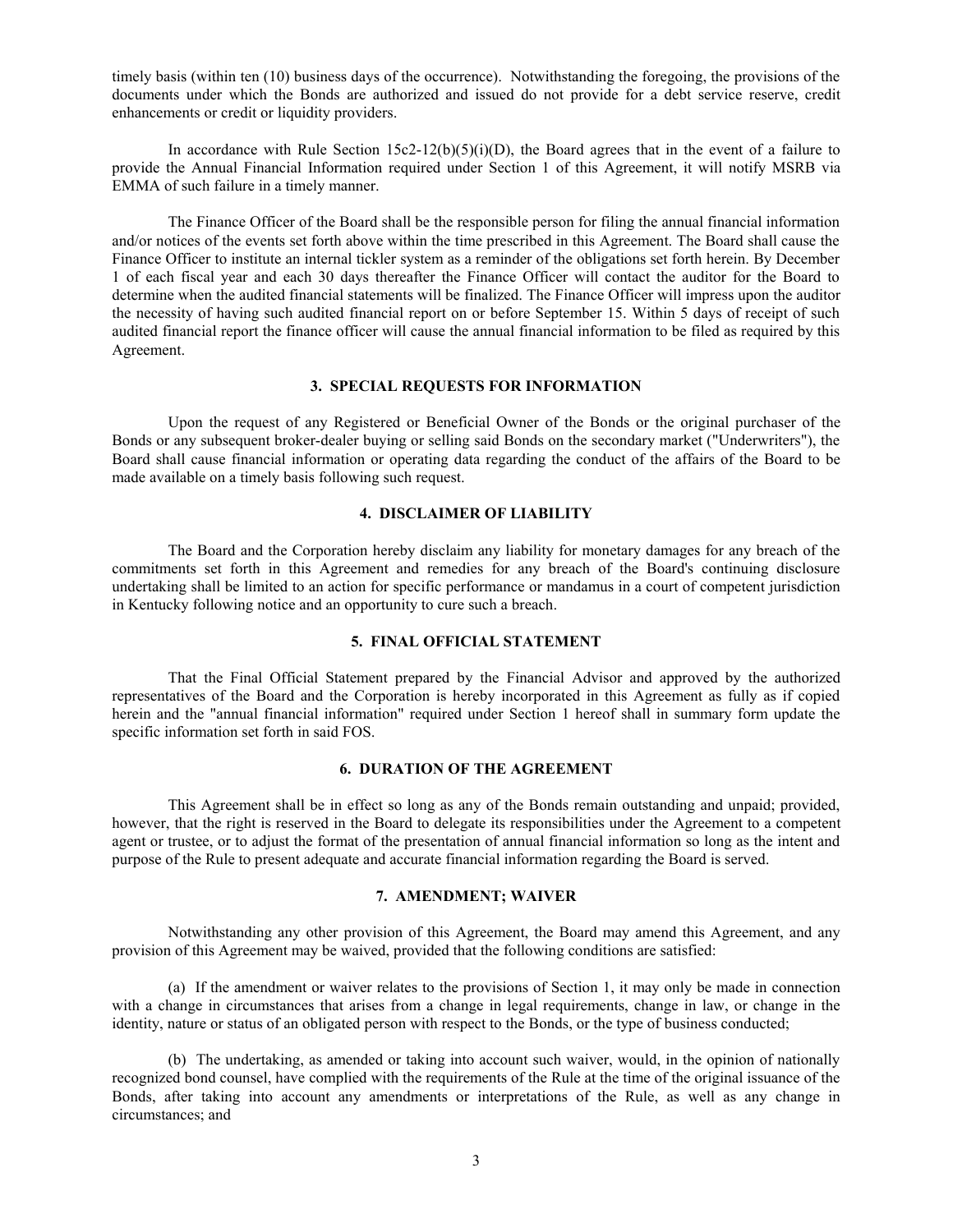(c) The amendment or waiver either (i) is approved by the holders of the Bonds in the same manner as provided in the Bond Resolution for amendments to the Bond Resolution with the consent of holders, or (ii) does not, in the opinion of nationally recognized bond counsel, materially impair the interests of the Registered Owners or Beneficial Owners of the Bonds.